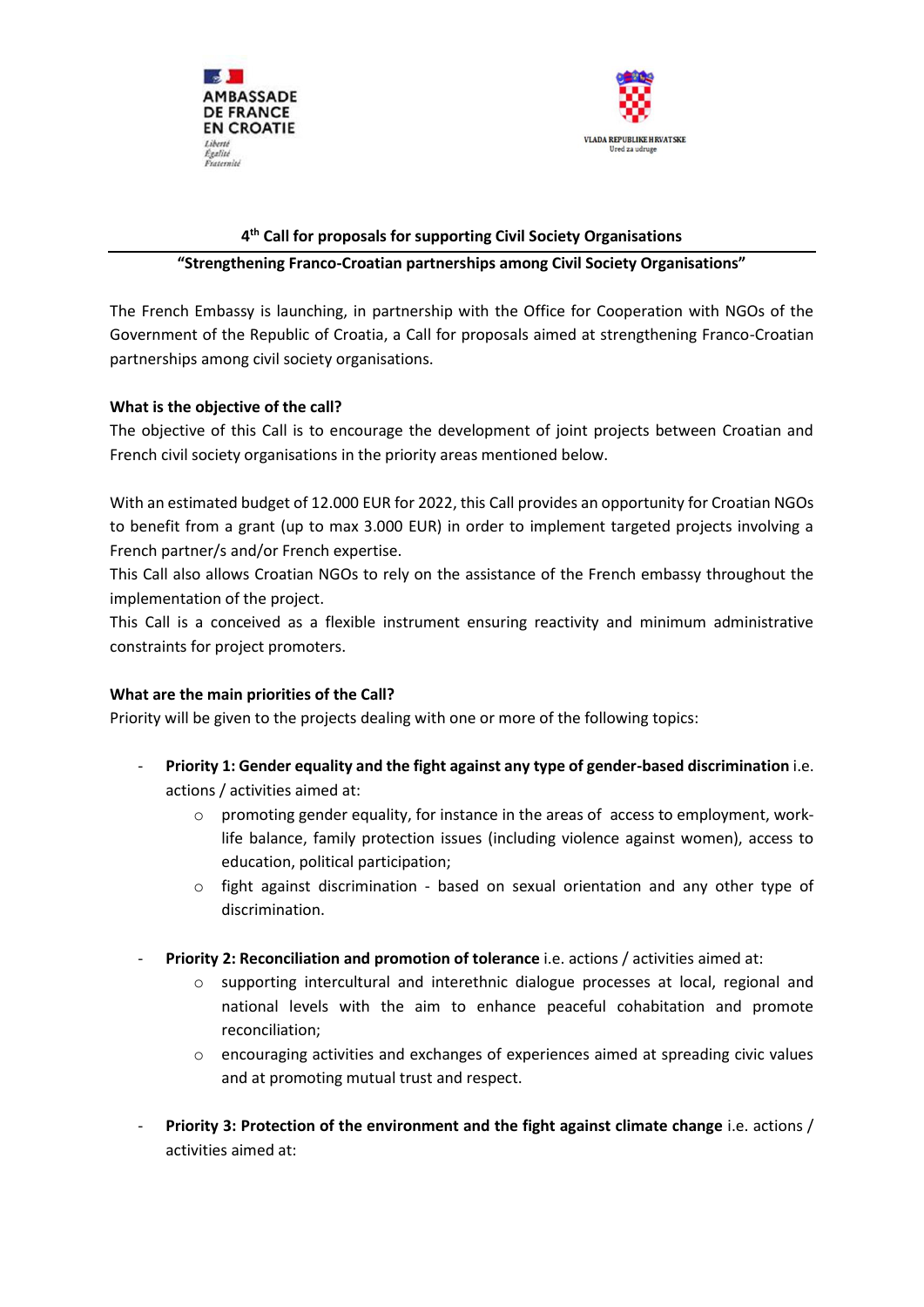



- $\circ$  protecting marine and terrestrial biodiversity, promoting sustainable waste management, circular and social economy;
- $\circ$  Promoting energy transition, adaptation and climate change mitigation through innovation, awareness and education activities.

**This year, in the framework of the French Presidency of the Council of the European Union and the European Youth year, priority will be given to the projects comprising a youth component in their implementation, goals, etc.**

### **Who can apply?**

The lead Applicant must be a non-profit civil society organisation registered in the Republic of Croatia and in the Register of Non-profit Organisations at least 12 months.

The Applicant must have a transparent financial reporting (which can be seen in the Register of Non-Profit Organisations, RNO).

All projects must comprise a French component in terms of connection with French expert/s, organisation/s, or institution/s in order to promote mutual understanding and sharing of experiences between the two countries.

If the Applicant has identified a project idea where the French expertise would be relevant but did not succeed in identifying the right partner or organisation, please indicate so in the application form. If the project is selected, the French embassy will support contracted Beneficiaries in their partner search.

## **Number of applications and grants per applicant**:

- The applicant may submit only one application under this Call for Proposals;
- The applicant may be a co-applicant or an affiliated entity in another application at the same time;
- Applicants who were selected in the framework of the previous Calls are eligible but their application will not be considered as a priority.

## **What types of activities can be supported?**

- Organisation of conferences, roundtables, workshops and seminars involving French expertise;
- Activities oriented towards children and youth as target groups within the framework of crosscurricular subjects (on civic education, media literacy…);
- Organisation of study visits to France;
- Awareness raising, citizen mobilization and advocacy activities;
- Joint publications, trainings etc.

This list is not exhaustive. "One-off" conference or event without a clear line of follow-up activities should be avoided. Actions aimed at profit making activities are not eligible. Online activities can also be supported.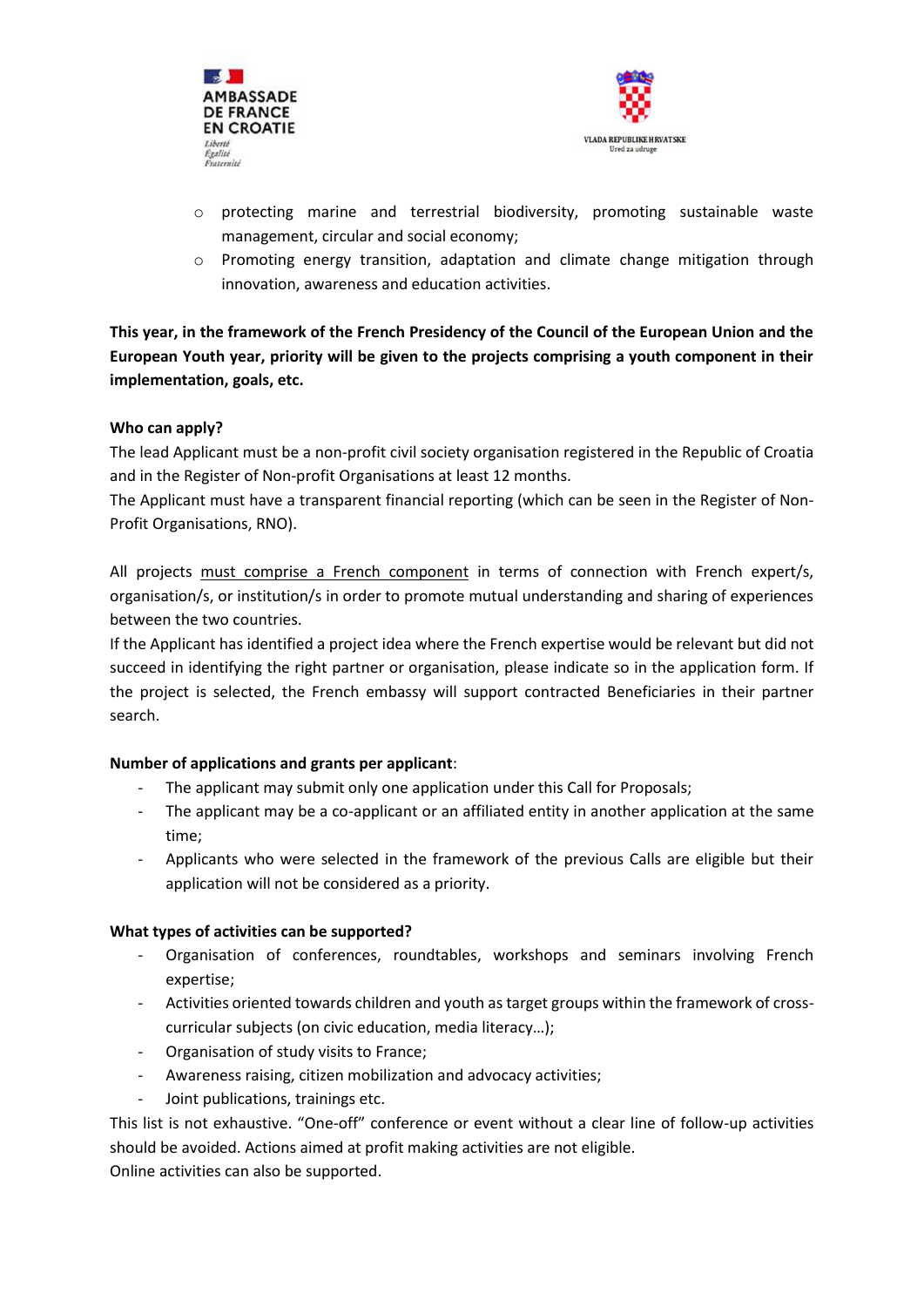



## **What can the duration of the project be?**

The maximum duration of the project is 12 months. Projects should start in 2022 and should be completed by June 2023. Activities occurring prior to May 2022 cannot be funded.

# **What is the level of co-financing?**

The French embassy will co-finance the project up to 70% of the total costs. A minimum of 30% of cofinancing is expected from the Croatian partner(s). Please note that selected projects are eligible for co-financing possibilities from the Government Office for Cooperation with NGOs of the Republic of Croatia [\(https://udruge.gov.hr/istaknute-teme/financiranje-programa-i-projekata-udruga-iz-javnih](https://udruge.gov.hr/istaknute-teme/financiranje-programa-i-projekata-udruga-iz-javnih-izvora/sufinanciranje/321)[izvora/sufinanciranje/321\)](https://udruge.gov.hr/istaknute-teme/financiranje-programa-i-projekata-udruga-iz-javnih-izvora/sufinanciranje/321).

The maximum grant amount that can be awarded to a project is 3.000 EUR. There is no minimum grant. Operating costs for the NGOs should not exceed 5% of the total budget of the project.

Selected projects will be entitled to use the premises of the French Institute (*Preradovićeva 5, Zagreb*) for their public events during the whole duration of the project.

## **What are the selection criteria?**

- Relevance of the project proposal to the particular needs and challenges faced by the Croatian society and alignment with the priorities of the call,
- Quality and relevance of the Franco-Croatian partnership. The ability of the French expertise to contribute to the expected outcomes of the project (even if such a partner is not known when applying to the Call),
- Feasibility of the proposed activities within the project implementation deadlines and quality of project design,
- Impact of the project at local, regional and national levels,
- **Regional dimension of the project's activities through a cooperation with neighbouring countries will be considered as a real plus** (*new selection criteria*),
- **Particular attention will also be given to projects contributing to the involvement of youth into public/social life** (*new selection criteria*).

## **How to apply?**

Project promoters must submit their applications in English. The application consists of the application form and project budget in forms provided under this Call for proposals. Bear in mind that it is obligatory to use only prescribed application and budget forms.

Applications must be sent by e-mail t[o djuro.zifra@diplomatie.gouv.fr](mailto:djuro.zifra@diplomatie.gouv.fr) **by April 11th , 2022**. **! Please do not send your application via JumboMail, WeTransfer and other similar ways.**

Application pack that needs to be submitted by email must include the following documents:

- 1. Application form (attached),
- 2. Project budget (attached),